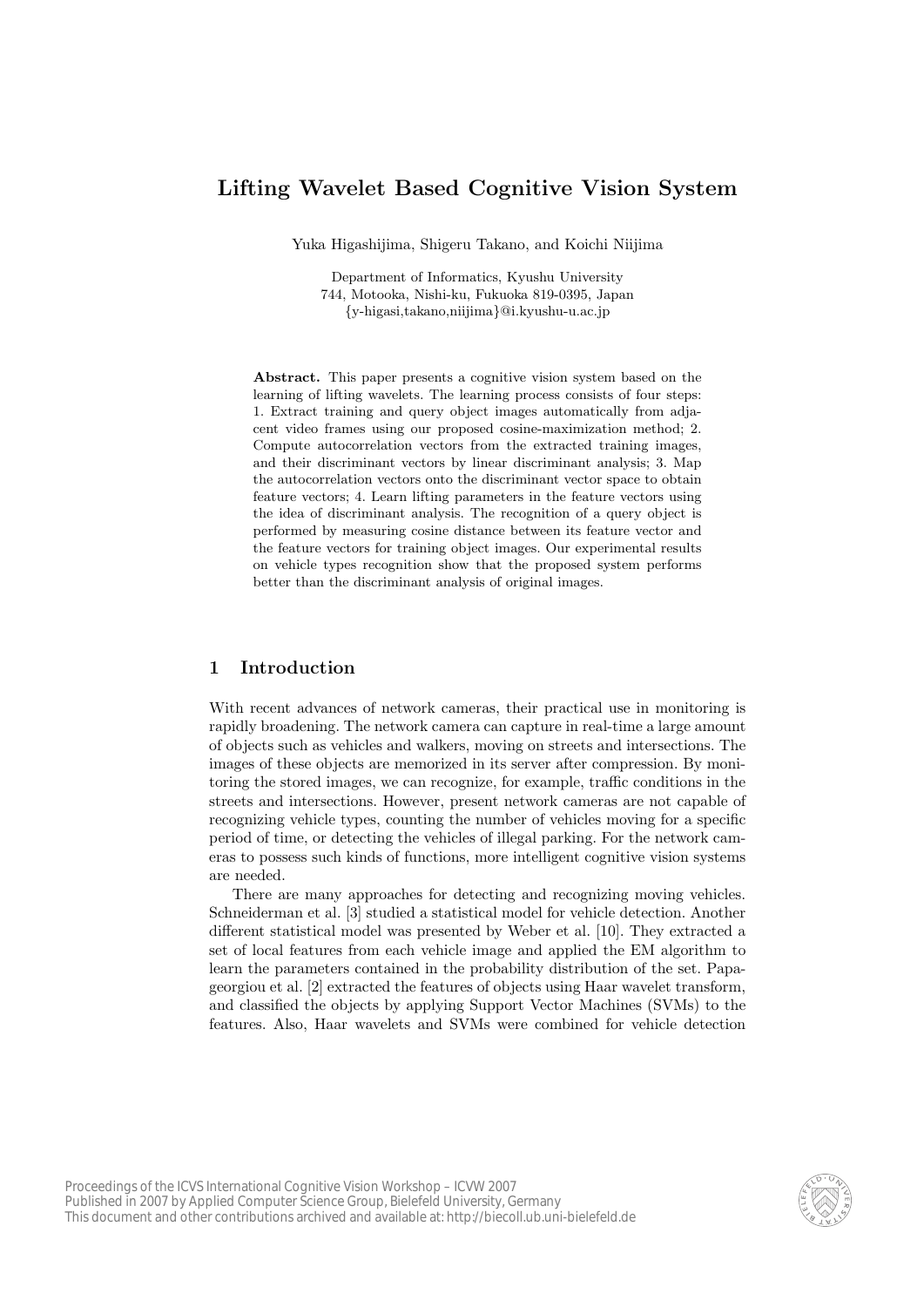by Sun et al. [4]. They have proposed three feature selection schemes based on Haar wavelets for detecting moving vehicles by the use of SVMs. See e.g. [5] for a recent review on vision-based on-road vehicle detection systems.

In contrast to these approaches, our cognitive vision system is based on the learning of lifting parameters contained in the lifting filters. Training object images are automatically extracted as follows: We compute the difference images between adjacent video frames containing various objects as well as the target objects. To extract only the target objects, we learn a lifting wavelet filter at their centres using our cosine-maximization method [6–9]. By applying the learned filter to another set of difference images, we extract object regions around the detected centres after the dilation operation. The object regions are mapped into the original video frame, and rectangular image regions containing the objects are cut off from the video frame. We put the values of pixels 0 in the rectangular region except for the objects. These rectangular images are used as training images.

From the training images, we compute three-order autocorrelation vectors. Linear discriminant analysis is applied to the vectors to compute the discriminant vectors. Next, we apply the dyadic wavelet transform to the training images to get low-pass and high-pass images. Lifted high-pass images are constructed from these images. By combining the lifted images with the discriminant vectors, we construct feature vectors for the training images. We learn lifting parameters in the feature vectors such that the Fisher criterion is maximized.

The recognition of a query object is performed as follows: We extract a rectangular image containing moving objects as for training images. The dyadic wavelet transform is applied to the rectangular image for obtaining low-pass and high-pass images. By combining these images with the learned parameters, we construct several lifted high-pass images. Furthermore, we compute a feature vector by the combination of these high-pass images with the discriminant vectors. To recognize the query object, the query feature vector is compared with the feature vectors for the training set by the use of cosine distance.

In experiments, we address the problem of detection and recognition of vehicles moving on a street in our campus. These images can always be captured by the web camera equipped at the window of our laboratory. From the captured video sequences, the images of vehicles such as sedan, taxi, van, truck, and bus, are extracted using our technique. The recognition of vehicle types is carried out based on the proposed recognition method.

The remainder of this paper is structured as follows. Section 2 introduces the lifting dyadic wavelets and autocorrelation vectors. In Section 3, we present an algorithm for learning lifting parameters. Section 4 is devoted to our recognition system. Section 5 shows the recognition results of vehicle types. Finally, we conclude with Section 6.

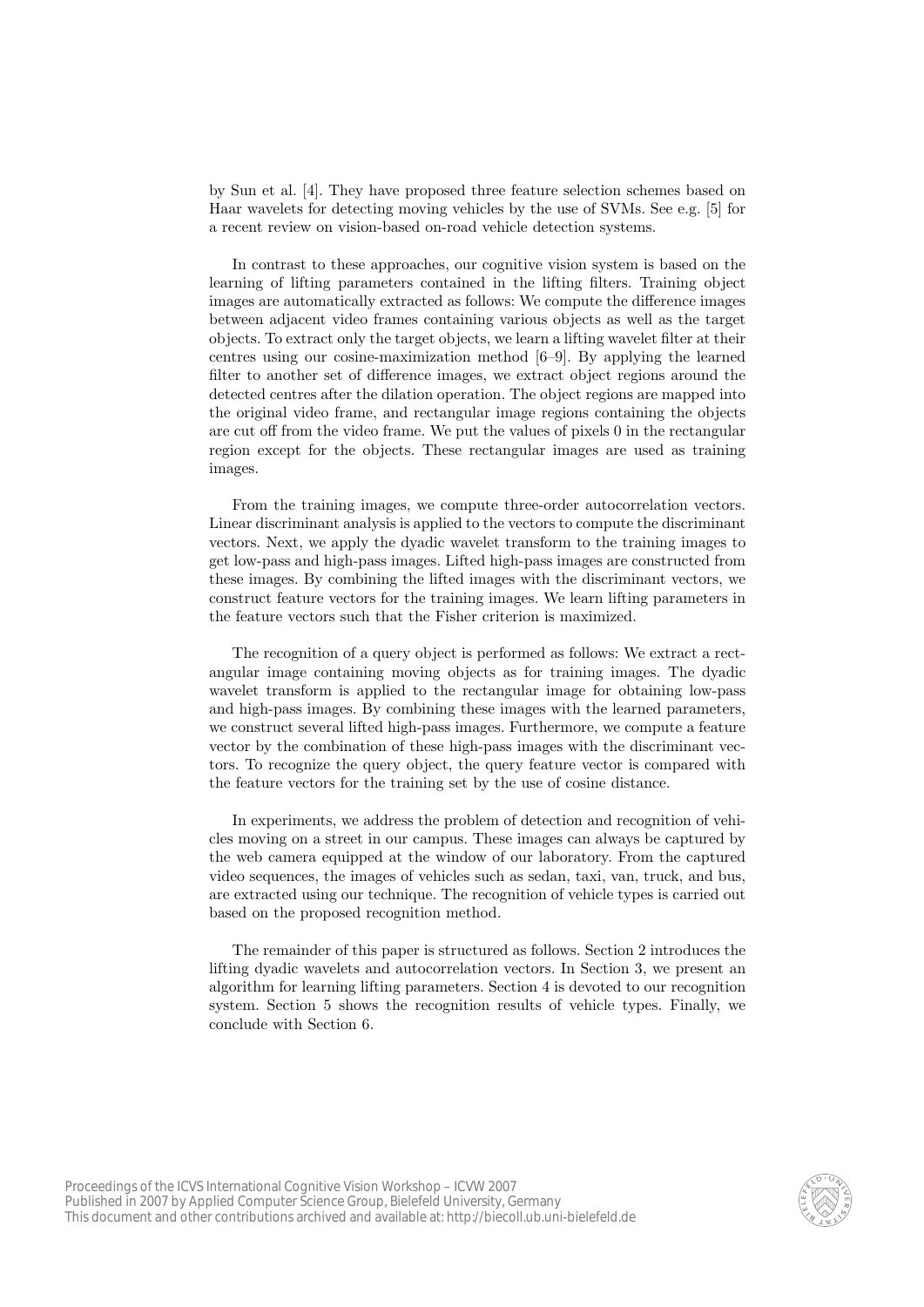## **2 Lifting Dyadic Wavelets and Autocorrelation Vectors**

#### **2.1 Lifting Dyadic Wavelet Transform**

Let  $\{h_n^o, g_n^o, \tilde{h}_n^o, \tilde{g}_n^o\}$  be an initial set of dyadic wavelet filters. The  $h_n^o$  and  $g_n^o$  are called low-pass and high-pass analysis filters, respectively, and the  $\tilde{h}_n^o$  and  $\tilde{g}_n^o$  are low-pass and high-pass synthesis filters, respectively. A lifting scheme for dyadic wavelet is given by

$$
h_n = h_n^o,
$$
  
\n
$$
g_n = g_n^o - \sum_l \lambda_l h_{n-l}^o,
$$
  
\n
$$
\tilde{h}_n = \tilde{h}_n^o + \sum_l \lambda_{-l} \tilde{g}_{n-l}^o,
$$
  
\n
$$
\tilde{g}_n = \tilde{g}_n^o.
$$
\n(1)

Here  $\lambda_l$ 's are called the lifting parameters.

The lifting wavelet coefficients for an image  $u_{i,j}$  are computed as follows: An application of  $h_n^o$  in vertical direction to  $u_{i,j}$  yields

$$
C_{m,k}^{col} = \sum_j h_j^o u_{m,k+j}.
$$

By applying the lifting filter (1) in horizontal direction to  $C_{m,k}^{col}$ , we get the lifting wavelet coefficients

$$
D_{m,k} = \sum_{i} g_i^d C_{m+i,k}^{col}.
$$
\n<sup>(2)</sup>

Here  $g_i^d$ 's are given by

$$
g_i^d = g_i^o - \sum_{l=-L}^{L} \lambda_l^d h_{i-l}^o, \qquad i = -K - L, ..., K + L + 1,
$$

where  $\lambda_l^d$ 's represent lifting parameters in horizontal direction. We assume that the index *i* of the filter  $h_i^o$  ranges from  $-K$  to  $K + 1$ .

Next, we compute

$$
C_{m,k}^{row} = \sum_i h_i^o u_{m+i,k}
$$

by the application of  $h_n^o$  in horizontal direction. Applying the lifting filter (1) in vertical direction to  $C_{m,k}^{row}$  gives

$$
E_{m,k} = \sum_{j} g_j^e C_{m,k+j}^{row}.
$$
\n(3)

Here  $g_j^e$ 's denote

$$
g_j^e = g_j^o - \sum_{l=-L}^{L} \lambda_l^e h_{j-l}^o, \qquad j = -K - L, ..., K + L + 1,
$$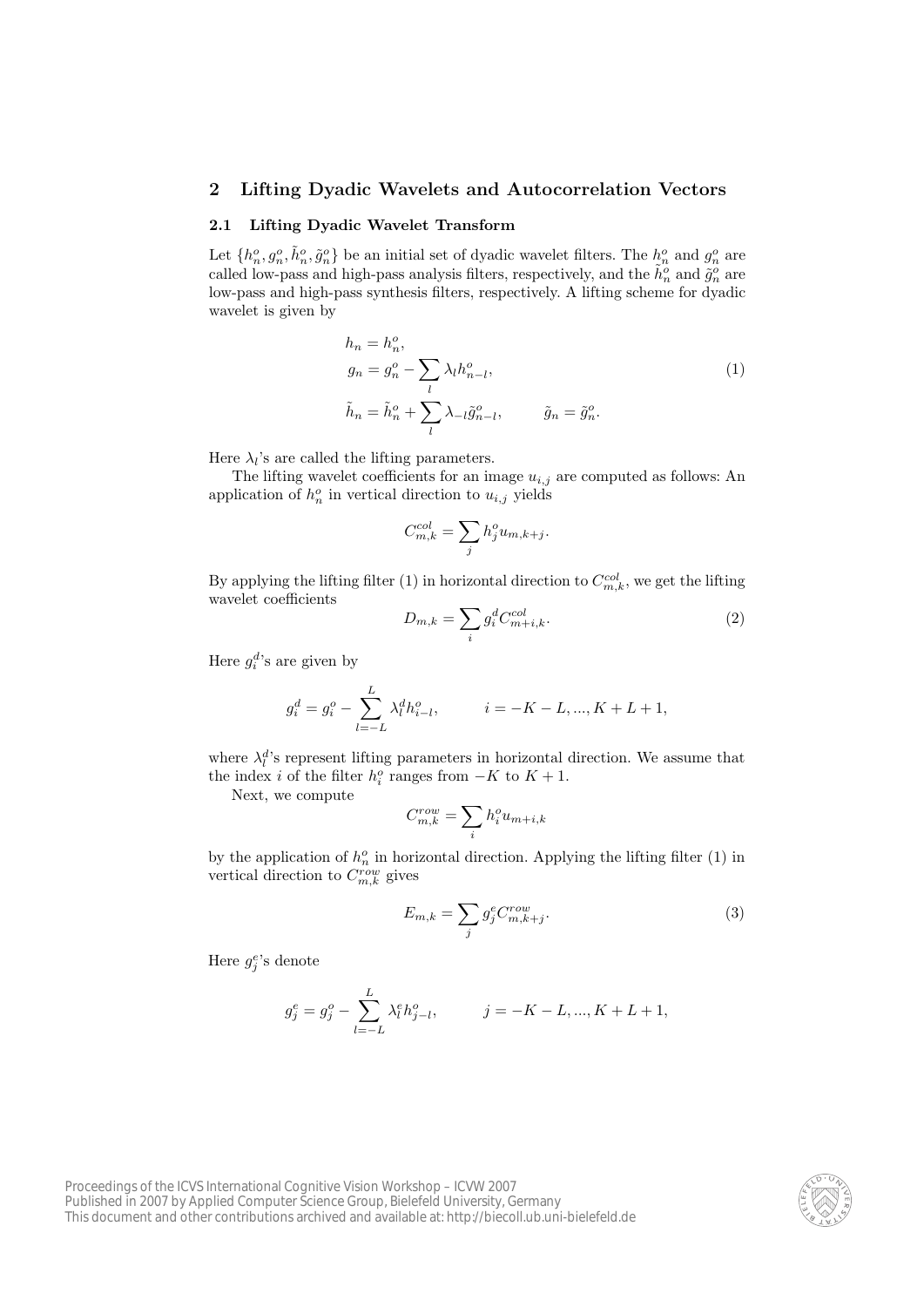where  $\lambda_l^e$ 's represent lifting parameters in vertical direction.

It follows from (2) and (3) that

$$
F_{m,k} = D_{m,k} + E_{m,k}
$$
  
=  $F_{m,k}^o - \left( \sum_{l=-L}^{L} \lambda_l^d C_{m+l,k} + \sum_{l=-L}^{L} \lambda_l^e C_{m,k+l} \right),$  (4)

where

$$
F_{m,k}^o = \sum_i g_i^o C_{m+i,k}^{col} + \sum_j g_j^o C_{m,k+j}^{row}, \qquad C_{m,k} = \sum_{i,j} h_i^o h_j^o u_{m+i,k+j}.
$$
 (5)

If the primal high-pass filter coefficients  $g_n^o$  are chosen as  $g_0^o = g_2^o = -0.25\sqrt{2}$ ,  $g_1^o = 0.5\sqrt{2}$  and  $g_i^o = 0$  otherwise, then the lifting wavelet filter defined by (4) approximates an elliptic-type partial differential operator  $Q(\lambda^d, \lambda^e)$  defined by

$$
Q(\lambda^d, \lambda^e)u = -\left(\frac{\partial^2}{\partial s^2}(I_t u) + \frac{\partial^2}{\partial t^2}(I_s u)\right) - I(\lambda^d, \lambda^e)u.
$$
 (6)

Here,  $u = u(s, t)$  is the continuous version of  $u_{i,j}$ ,  $I_t u$  and  $I_s u$  represent the integral versions of  $C_{m,k}^{col}$  and  $C_{m,k}^{row}$  respectively, and  $I(\lambda^d, \lambda^e)u$  corresponds to the last term of (4). The  $\lambda^d$  and  $\lambda^e$  are denoted by

$$
\lambda^d = (\lambda_{-L}^d, ..., \lambda_L^d), \qquad \lambda^e = (\lambda_{-L}^e, ..., \lambda_L^e).
$$

#### **2.2 Autocorrelation Vectors**

Feature vectors for object detection and recognition are preferred to be shiftinvariant and additive. In this paper, we use autocorrelation vectors, which are shift-invariant and additive [1]. A three-order autocorrelation vector is constructed from the original image  $u_{m,k}$  using three kinds of autocorrelation functions

$$
x^{o} = \sum_{m=0}^{n_{s}-1} \sum_{k=0}^{n_{t}-1} u_{m,k},
$$
\n(7)

$$
x^{o}((i_1,j_1)) = \sum_{m=0}^{n_s-1} \sum_{k=0}^{n_t-1} u_{m,k} u_{m+i_1,k+j_1},
$$
\n(8)

$$
x^{o}((i_1,j_1),(i_2,j_2)) = \sum_{m=0}^{n_s-1} \sum_{k=0}^{n_t-1} u_{m,k} u_{m+i_1,k+j_1} u_{m+i_2,k+j_2}.
$$
 (9)

Here,  $(i_1, j_1)$  and  $(i_2, j_2)$  denote displacements, and their range is restricted to within a local  $3 \times 3$  window. If we eliminate the displacements which are equivalent by the shift, the number of displacement patterns is 35. By arranging these functions, we construct a 35-dimensional autocorrelation vector

$$
x^o = (x_1^o, x_2^o, ..., x_{35}^o)', \tag{10}
$$

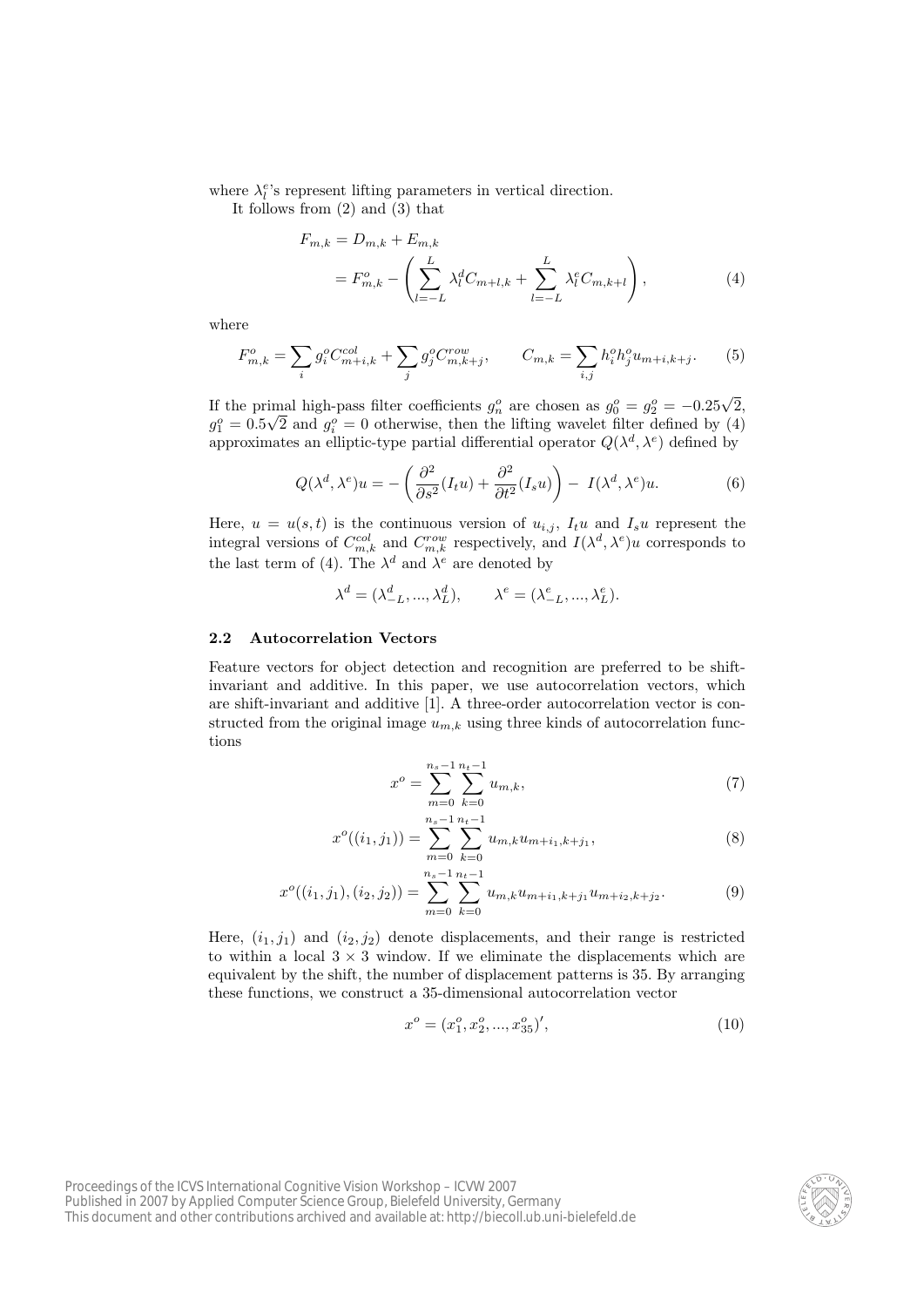where  $\prime$  indicates transpose. Similarly, we can define autocorrelation functions  $x_i$ ,  $i = 1, \ldots, 35$  for the lifted high-pass image  $F_{m,k}$  as in (7), (8) and (9), and construct an autocorrelation vector as

$$
x = (x_1, x_2, ..., x_{35})'.
$$
\n<sup>(11)</sup>

### **3 Learning Algorithm**

#### **3.1 Discriminant Analysis**

For convenience, we put  $N = 35$ . Assume that we have  $M(\leq N)$  classes of training images, whose  $\nu$ -th class consists of *T* images. Let us denote the  $\tau$ -th training image in the *ν*-th class by  $u_{i,j}^{\nu,\tau}$ . From  $u_{i,j}^{\nu,\tau}$ , we compute the autocorrelation vectors  $x^{\rho,\nu,\tau}$ , which has the form (10).

We put  $M_1 = M - 1$ . The discriminant analysis is to compute the  $N \times M_1$ discriminant matrix  $A = (a^1 \ a^2 ... \ a^{M_1})$  by solving the matrix equations

$$
\Sigma_B^o A = \Sigma_W^o A A,
$$
  

$$
A' \Sigma_W^o A = E.
$$

Here,  $\Lambda$  is a diagonal matrix,  $E$  is the unit matrix, and  $\Sigma_W^o$  and  $\Sigma_B^o$  denote the within-class and between-class covariance matrices represented, respectively, by

$$
\Sigma_W^o = \frac{1}{MT} \sum_{\nu=1}^M \sum_{\tau=1}^T (x^{o,\nu,\tau} - \bar{x}^{o,\nu})(x^{o,\nu,\tau} - \bar{x}^{o,\nu})',
$$
  

$$
\Sigma_B^o = \frac{1}{M} \sum_{\nu=1}^M (\bar{x}^{o,\nu} - \bar{x}^o)(\bar{x}^{o,\nu} - \bar{x}^o)',
$$

where  $\bar{x}^{o,\nu}$  is the average of  $x^{o,\nu,\tau}$  in the *ν*-th class, and  $\bar{x}^o$  the average of whole vectors  $x^{o,\nu,\tau}$ .

### **3.2 Learning of Lifting Parameters**

The autocorrelation vectors  $x^{\text{o}, \nu, \tau}$  can be expanded using the discriminant vectors  $a^p$  as

$$
x^{o,\nu,\tau} = \sum_{p=1}^{M_1} (a^p \cdot x^{o,\nu,t}) a^p,
$$

because the remaining discriminant vectors  $a^p$ ,  $p = M, ..., N$  span the null-space. Here the symbol *·* indicates inner product.

Now, from the lifted high-pass image  $F^{\nu,\tau}_{m,k}$  having the expression (4), we construct  $M_1$  autocorrelation vectors  $x^{\nu, \tau, p}$ ,  $p = 1, ..., M_1$  with the form (11). Using  $x^{\nu,\tau,p}$ , we define a vector

$$
y^{\nu,\tau} = (a^1 \cdot x^{\nu,\tau,1}, a^2 \cdot x^{\nu,\tau,2}, \dots, a^{M_1} \cdot x^{\nu,\tau,M_1})', \tag{12}
$$

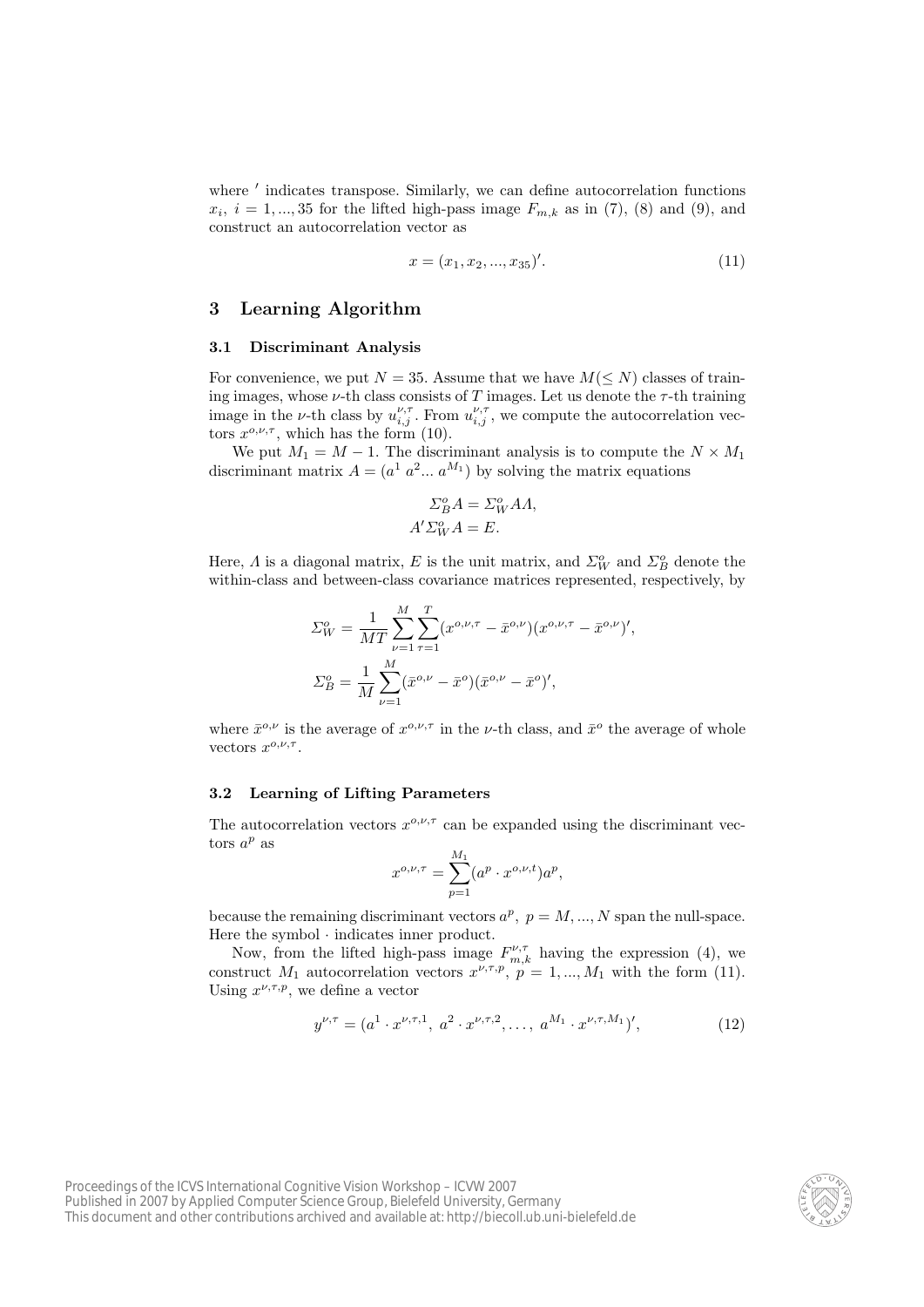which is a generalization of the feature vector

$$
(a^1 \cdot x^{o,\nu,\tau}, a^2 \cdot x^{o,\nu,\tau}, \dots, a^{M_1} \cdot x^{o,\nu,\tau})'.
$$

We determine the lifting parameters contained in (12) component-wise. The within-class and between-class variances of the *p*-th components  $y_p^{\nu,\tau}$  are given by

$$
\rho_p = \frac{1}{MT} \sum_{\nu=1}^{M} \sum_{\tau=1}^{T} (y_p^{\nu,\tau} - \bar{y}_p^{\nu})^2, \quad \sigma_p^2 = \frac{1}{M} \sum_{\nu=1}^{M} (\bar{y}_p^{\nu} - \bar{y}_p)^2,
$$
(13)

respectively, where  $\bar{y}_p^{\nu} = \sum_{\tau=1}^T y_p^{\nu,\tau}/T$  and  $\bar{y}_p = \sum_{\nu=1}^M \bar{y}_p^{\nu}/M$ . We introduce the within-class and between-class covariance matrices  $\sum_W$  and  $\sum_B$  for  $x^{\nu, \tau}$  as

$$
\Sigma_W = \frac{1}{MT} \sum_{\nu=1}^{M} \sum_{\tau=1}^{T} (x^{\nu,\tau} - \bar{x}^{\nu})(x^{\nu,\tau} - \bar{x}^{\nu})',
$$
  

$$
\Sigma_B = \frac{1}{M} \sum_{\nu=1}^{M} (\bar{x}^{\nu} - \bar{x})(\bar{x}^{\nu} - \bar{x})',
$$

where  $\bar{x}^{\nu}$  is the average of  $x^{\nu,\tau}$  in the *ν*-th class, and  $\bar{x}$  the average of whole vectors  $x^{\nu,\tau}$ . Then,  $\rho_p$  and  $\sigma_p^2$  can be written as

$$
\rho_p = (a^p)' \Sigma_W a^p, \qquad \sigma_p^2 = (a^p)' \Sigma_B a^p.
$$

The lifting parameters are contained in  $\Sigma_W$  and  $\Sigma_B$ . It is preferable to make  $\rho_p$ small, and  $\sigma_p^2$  large. This leads to the maximization problem

$$
J(\lambda^{d,p}, \lambda^{e,p}) = (a^p)' \Sigma_B a^p - \gamma (a^p)' \Sigma_W a^p \longrightarrow \max. \tag{14}
$$

where  $\lambda^{d,p} = (\lambda^{d,p}_{-L}, ..., \lambda^{d,p}_{L}), \lambda^{e,p} = (\lambda^{e,p}_{-L}, ..., \lambda^{e,p}_{L}),$  and  $\gamma$  is a penalty constant. This problem can be solved by

$$
\frac{\partial J(\lambda^{d,p}, \lambda^{e,p})}{\partial \lambda_l^{d,p}} = 0, \qquad \frac{\partial J(\lambda^{d,p}, \lambda^{e,p})}{\partial \lambda_l^{e,p}} = 0, \qquad l = -L, ..., L
$$

using the Newton's method. This is our learning algorithm, which is illustrated in Fig. 1.

### **4 Recognition System**

#### **4.1 Automatic Extraction of Training and Query Objects**

This paper focuses on the recognition of vehicle types such as sedan, taxi, van, truck, and bus, moving on streets and intersections. First, images including moving objects are extracted from the difference images between adjacent video frames. The extracted images may contain shadows of vehicles, walkers, part of buildings, white lines on streets as well as vehicles themselves. So, we want to extract only vehicles by employing the proposed cosine-maximization method [6–9]. We briefly describe our object detecting process.

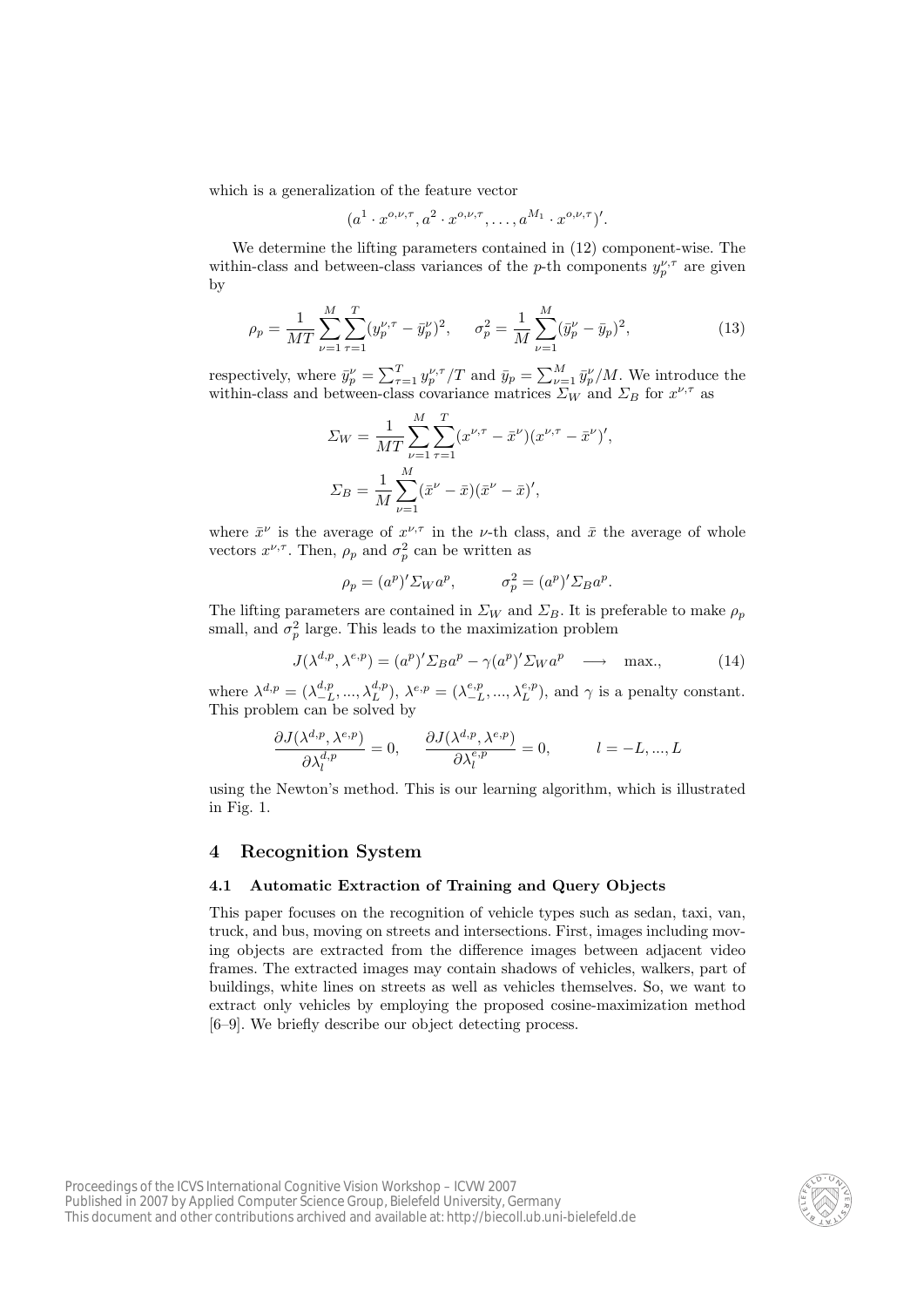

**Fig. 1.** Learning of lifting parameters in the feature space

- 1. Compute difference images from adjacent video frames.
- 2. Select centres of vehicles from the difference images, and learn the lifting dyadic wavelet filter at the centres, exploiting our cosine-maximization method.
- 3. By applying the learned filter to another set of difference images, detect the points for which cosine-values are large.
- 4. Extract objects around the points from the difference images by the dilation operation.
- 5. Map each of the extracted object regions into the corresponding original video image, and cut off a rectangular region containing it.
- 6. Put the values of pixels 0 in the rectangular region except for the extracted object.

#### **4.2 Leaning Process**

We automatically extract *M* classes of vehicle images using the extraction process described in Section 4.1. Each class includes *T* vehicle images of the same type. From these training images, autocorrelation vectors are constructed following the method presented in Section 2.2. The autocorrelation vectors are used for determining the lifting parameters by the learning algorithm detailed in Section 3.

#### **4.3 Recognition Process**

The recognition of vehicle types is performed as follows: A vehicle is extracted from video frames exploiting the extracting method provided in Section 4.1. From this vehicle image, we construct  $M_1$  autocorrelation vectors  $x^{qer,p}$   $p = 1, ..., M_1$ using the lifting parameters learned for the training images. Furthermore, we compute a feature vector

$$
y^{qer} = (a^1 \cdot x^{qer,1}, a^2 \cdot x^{qer,2}, ..., a^{M_1} \cdot x^{qer,M_1})',
$$

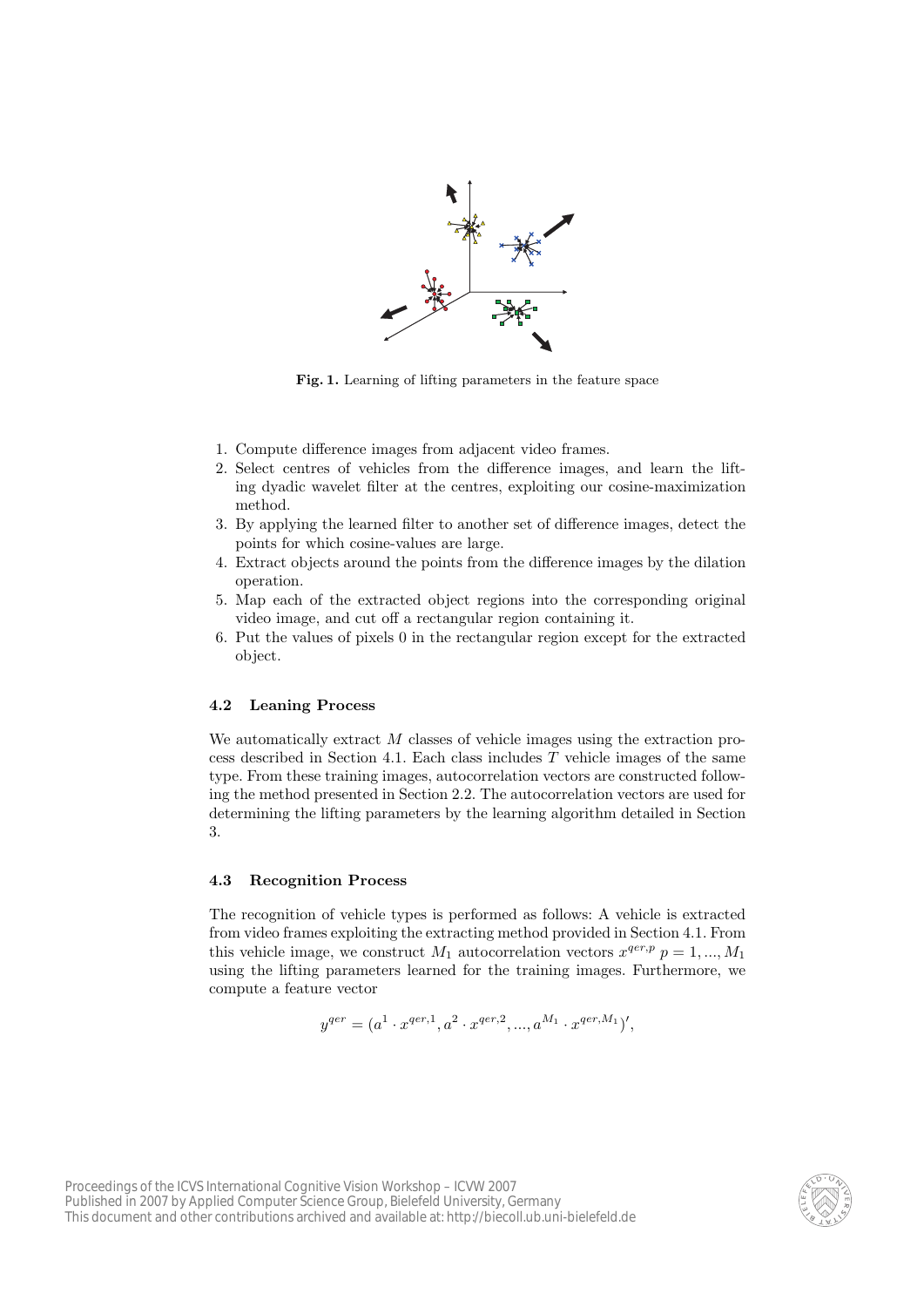where  $a^p$ ,  $p = 1, ..., M_1$  are the discriminant vectors obtained for the training set. The type of the query vehicle is recognized by measuring the cosine distance between  $y^{qer}$  and the feature vectors for the training images.

## **5 Experiments**

We capture many images containing vehicles moving on the street in our campus, by using the web camera equipped at the window of our laboratory. From these images, vehicles, each of which has  $64 \times 64$  size, are extracted by the method described in Section 4.1. The extracting process is shown in Fig. 2. Figure 3



**Fig. 2.** Extracting process.

shows several extracted vehicles.



**Fig. 3.** Examples of extracted vehicles.

A part of the extracted vehicles is used as a training set, which is illustrated in Fig. 4. The types of vehicles are minicar, sedan, van, truck and bus, but we distinguished facing left vehicles from facing right ones, except for bus. Therefore, we have 9 classes of vehicles.

We compute the autocorrelation vectors of these training images, from which their discriminant vectors are computed by the discriminant analysis. Each of the training images is decomposed using the spline dyadic wavelet filters to get low-pass and high-pass images. From these images, lifted high-pass images are generated and the lifting parameters therein are learned following the learning algorithm detailed in Section 3.2. The number of lifting parameters in each direction is 3, i.e.  $L = 1$ .

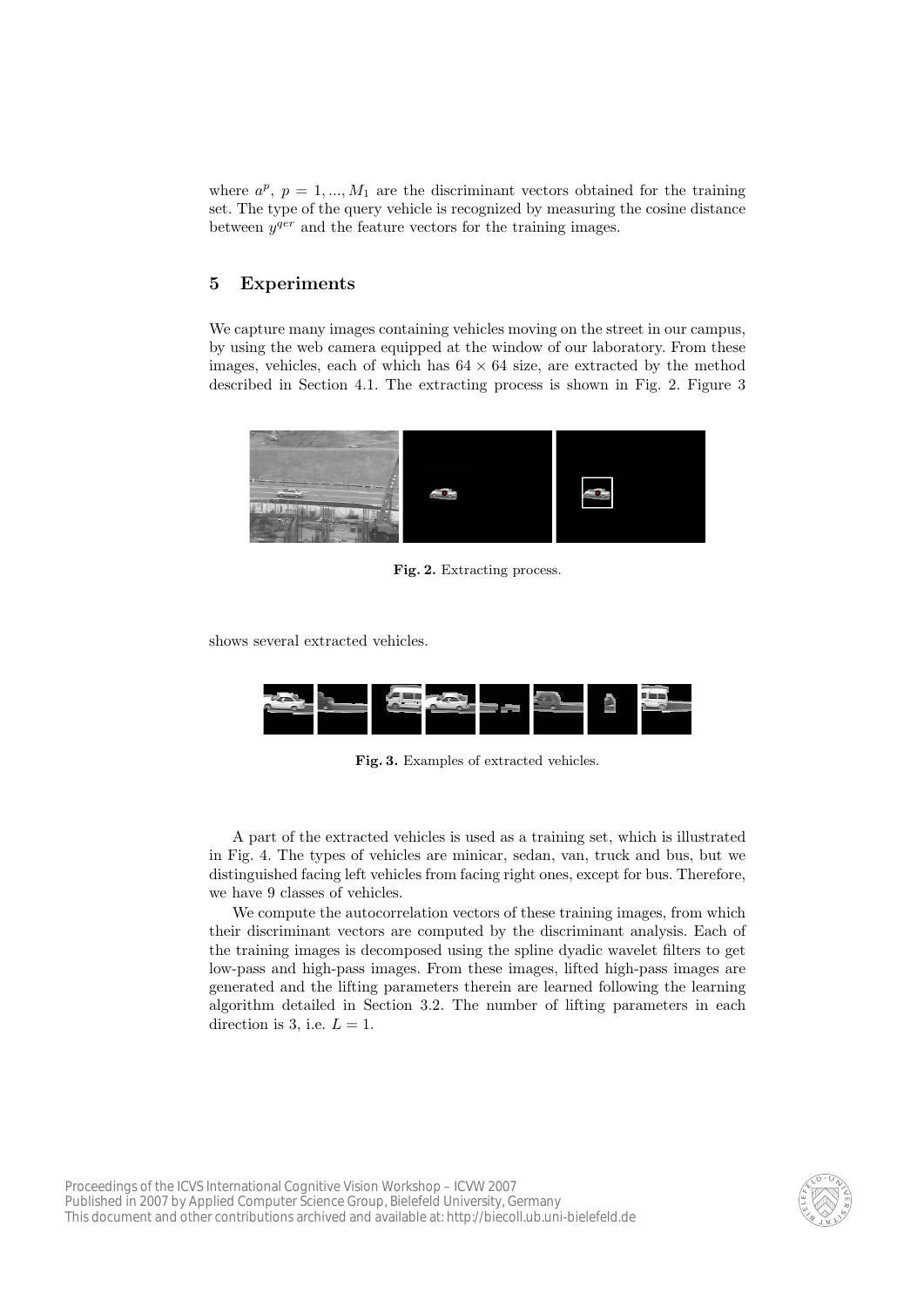

**Fig. 4.** Training images.

We applied the discriminant analysis to the autocorrelation vectors of the test images. We also examined our method for the test images. Figure 5 shows that our method is successful. Figure 6 is a failure case.

## **6 Conclusion**

We have proposed a cognitive vision system based on the learning of lifting wavelets. Our experiments show that the extraction of vehicles is succeeded, but we have many misrecognition results in both the discriminant analysis and our method. There are still open problems. We need another set of image features in addition to the autocorrelation vectors. The discriminant analysis is usually used for separating objects into two classes. These are future work.

## **References**

- 1. Otsu, N., Kurita, T.: A new scheme for practical, flexible and intelligent vision systems. Proc. IAPR Workshop Comp. Vis. (1988) 431-435
- 2. Papageorgio, C., Poggio, T.: A trainable system for object detection. Int. J. Comp. Vis. **38** (2000) 15–33